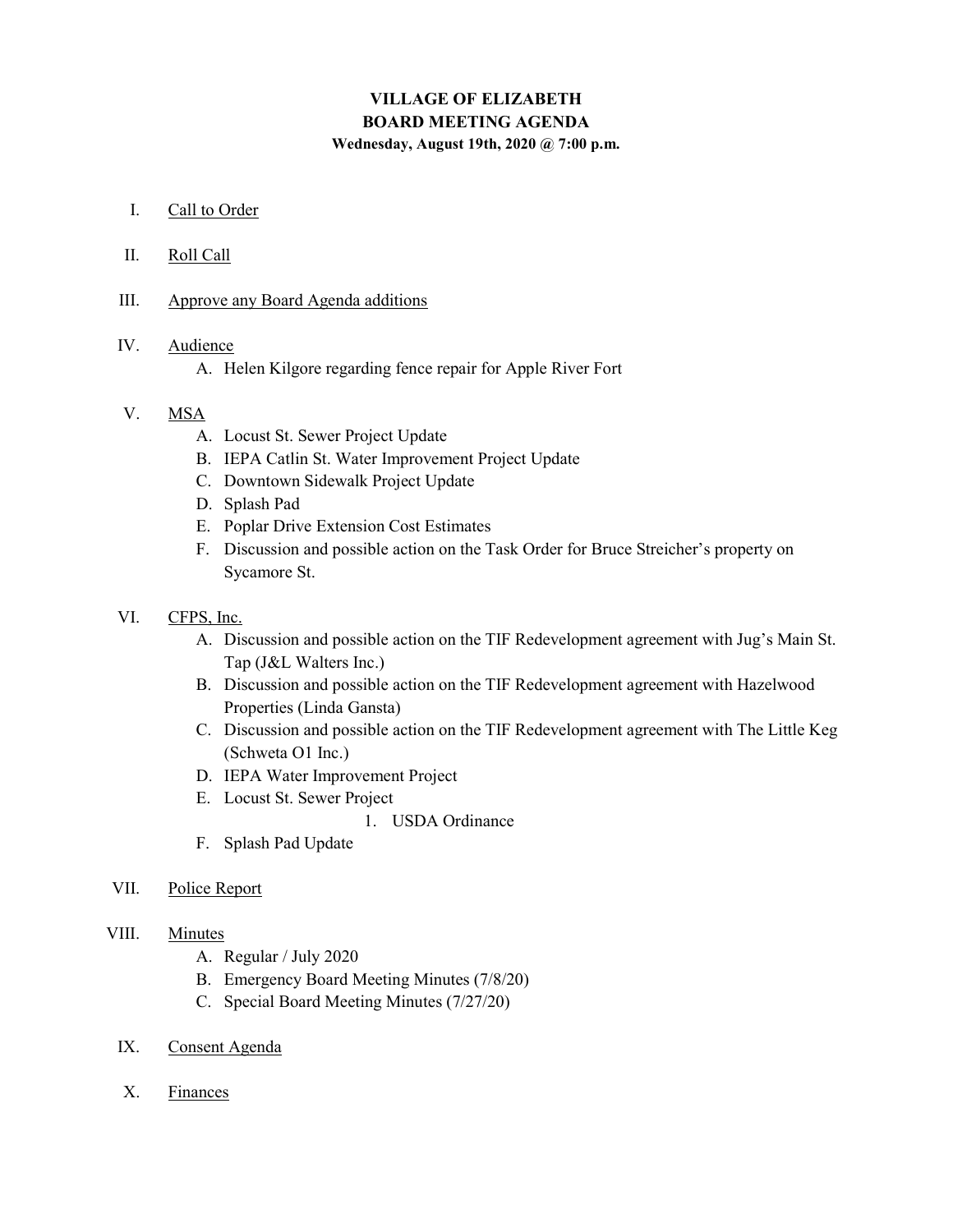- A. Treasurer's Report
- B. Payment of Bills
- C. Budget
- XI. Committee Reports
	- A. Public Works
		- 1. Purchase new tool truck (out of sewer fund) and amend sewer budget
		- 2. Discussion and possible action on Water Only Meters
	- B. Administrative
		- 1. Discussion and possible action on putting the \$1,800 that is currently getting put in the IL Bank & Trust FDIC savings account into the Water Emergency Savings account at Apple River State Bank (beginning September 2020)
		- 2. Place Ron Temperly on Administrative Leave beginning 7/27/20 for three weeks (then re-evaluate)
		- 3. Discussion and possible action on increasing the parking fine from \$10 to \$20
	- C. Economic Development

### XII. Attorney Comments

- A. Discussion and possible action on repealing Ordinance Title 4 Chapter 5 (COPIED FROM JULY ADMIN MEETING: Discussion on deleting Title 4, Chapter 5 Public Dances and Live Entertainment from the Village Ordinances - The permit required under this Ordinance for dances was repealed. Our Liquor license ordinance and Noise ordinance superimposes this. Mike suggested adding a \$50 add-on fee and repealing this ordinance in its entirety. Or doing a separate "live events" license for an annual fee that includes up to so many events. This will go under Attorney Comments for discussion at the board meeting.
- B. Streicher property survey (on Sycamore st)
- C. Update on IDOT Hwy 20 Maintenance agreement
- XIII. Old Business (Other than Committee Mtg Minutes/Consent Agenda)
	- A. Discussion on 2nd water meter for Water Only
	- B. Update on grant options for outstanding utility bills
- XIV. New Business (Other than Committee Mtg Minutes/Consent Agenda)
	- A. Discussion and possible action on the Ordinance approving a redevelopment agreement between the Village of Elizabeth and Hazelwood Properties, Inc.
	- B. Discussion and possible action on the Ordinance approving a redevelopment agreement between the Village of Elizabeth and Shweta O1, Inc.
	- C. Discussion and possible action on the Ordinance approving a redevelopment agreement between the Village of Elizabeth and J & L Walters Incorporated (Jug's Main St. Tap)
	- D. Discussion and possible action on requiring masks to be worn in the dugouts when social distancing cannot be maintained
	- E. Senior banner take down and what will replace them?
	- F. Vacate road behind Knauer's